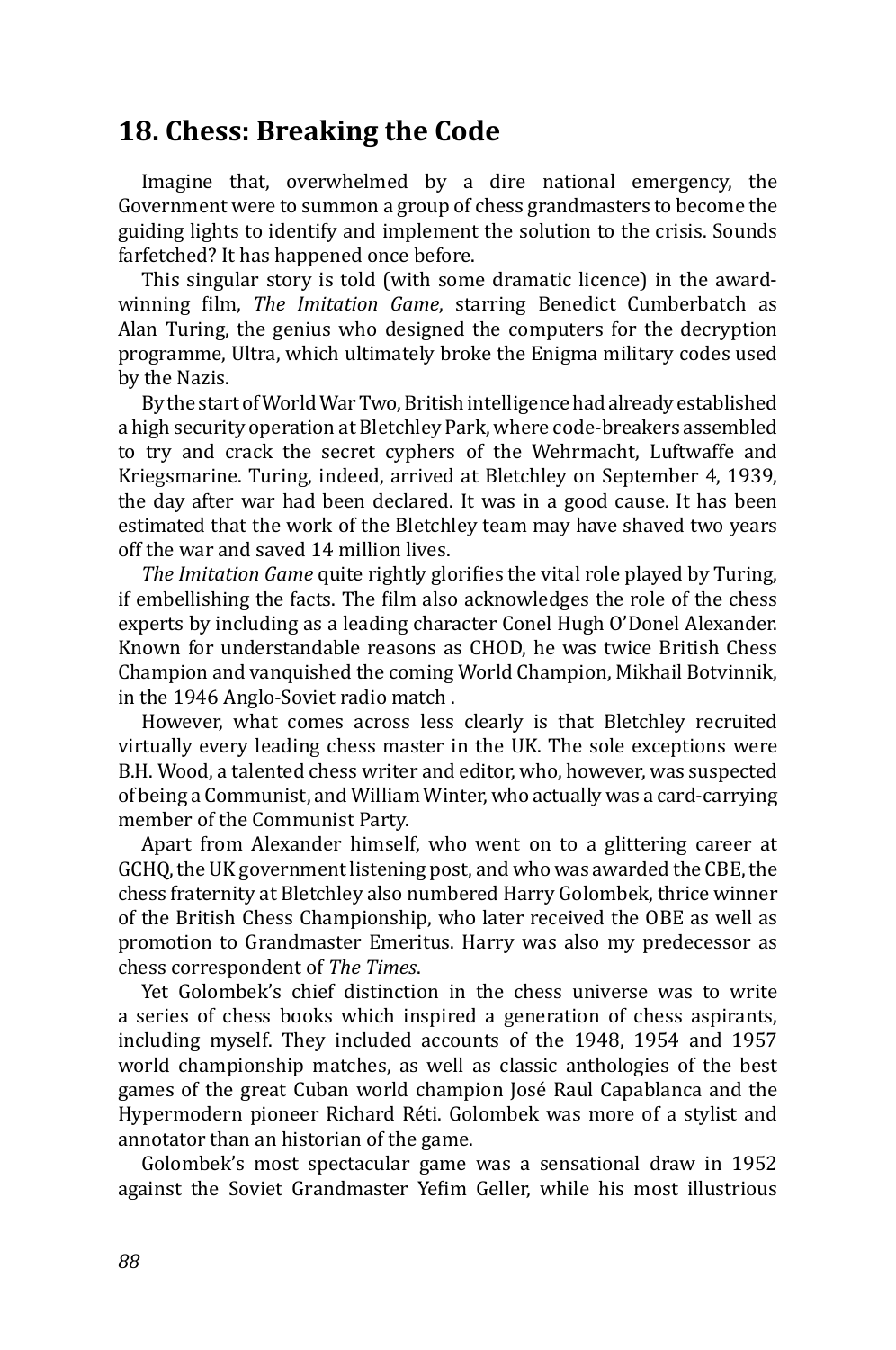victim across the chessboard was the Dutch former world champion Dr. Max Euwe, here .

By no means least amongst the chess illuminati at Bletchley was Stuart Milner-Barry, also a member of the British chess team. Milner-Barry rose to great eminence in the civil service, was awarded a knighthood and came close to becoming British chess champion, though the best he eventually achieved was silver medal.

Milner-Barry's most prominent victim was the Hungarian-American grandmaster Pal Benko, twice a candidate for the world championship, in this 1956 game .

In the film it is Turing who delivers the vitally important letter to Winston Churchill, requesting vastly increased resources for the cypher breakers, resources which enabled Turing to build his longed for decryption engines. In reality, it was Milner-Barry who was entrusted with this task. Churchill reacted promptly, turning to General Ismay with the memorable command: "Action this day." The Red Sea of obstructive bureaucracy duly parted.

I never played against Alexander, who retired from active play before my time, though I did serve many times under his captaincy in the British Chess Federation team. Indeed, Alexander captained the team which featured in my recent column for *TheArticle* "Smokescreens". There I recounted my efforts to extinguish the conflagration which threatened to engulf the game between Jan Donner and Jonathan Penrose, when the Dutch Grandmaster's ashtray burst into flames.

Having encountered Golombek twice across the board, I found him to be extremely solid: both games ended as draws. Milner-Barry was a knight of the old school, who hated draws and always steered uncompromisingly for the most aggressive course. He tended to overplay his hand and I found him relatively easy to defeat.

The Bletchley chess player whom I never even met was Alan Turing. Turing was fascinated by chess, but was by no means in the same league as Alexander, Milner-Barry and Golombek. Indeed, Golombek told me that in his games against Turing, he would turn the board around after Turing had (invariably) resigned and proceed to beat Turing again from the position the computer genius had already abandoned as hopeless.

Turing may not have excelled at chess, but he did create the first viable chess programme. Computer science was not yet sufficiently advanced during the 1940s for a physical computer to be able to play chess, but Turing did the next best thing, given the resources of the day. He developed algorithms on paper which could lead to selection of chess moves, and thus play a "computer" generated game.

Below is a game by Turing's chess-playing paper computer. Two things stand out. The first is an inexplicable blunder by the computer at the end. The other striking point involves the twin advances of the white pawns on the a and h files at the two extremities of the chessboard. This is eerily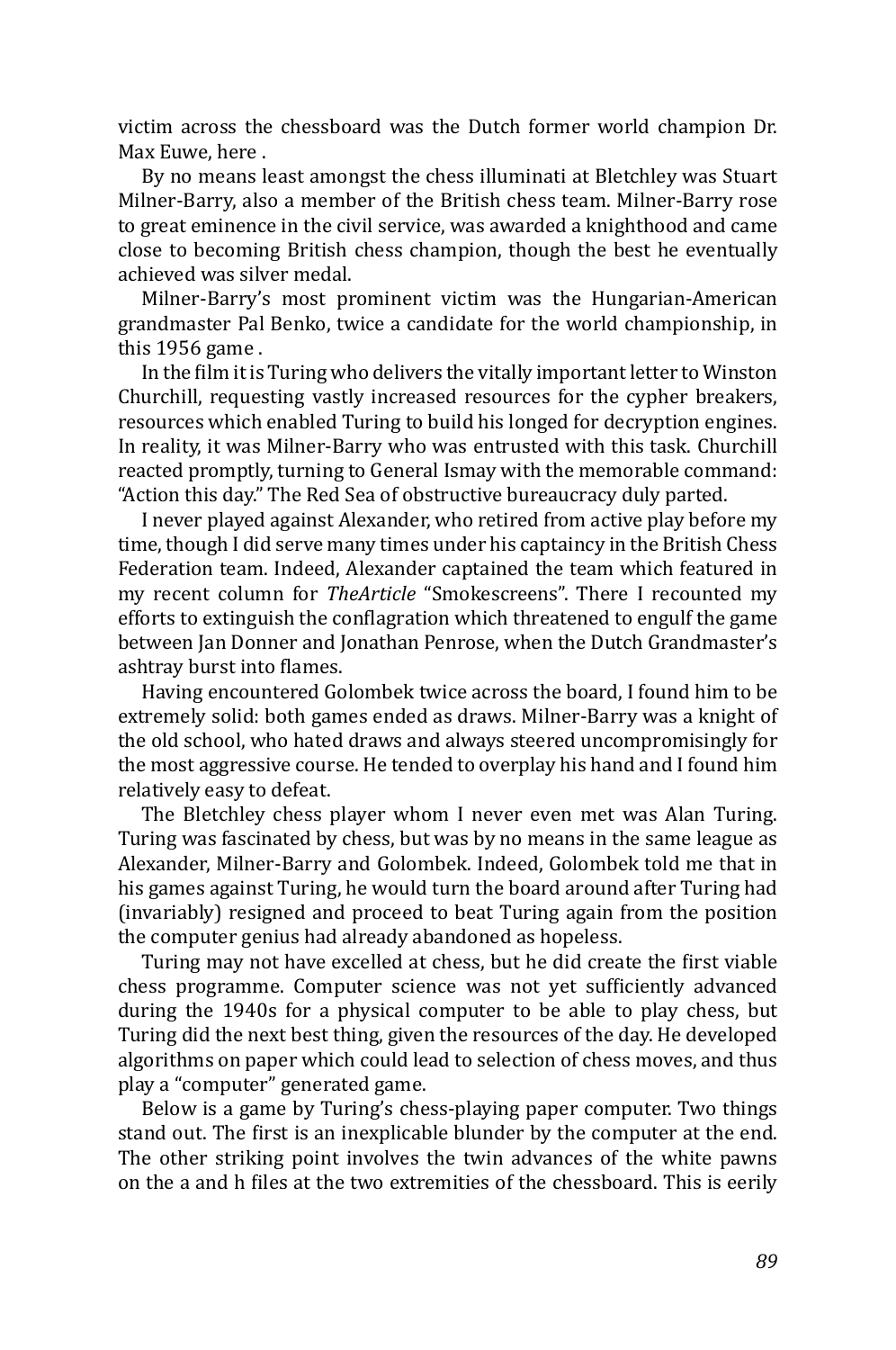predictive of the style of the Alpha Zero computer programme, brainchild of another British computing genius, Demis Hassabis CBE.

As Grandmaster Matthew Sadler and Natasha Regan demonstrate in their book, Game Changer, such flank pawn advances are a commonplace of the winning strategies of what is probably the strongest chess engine the world has seen, or perhaps will ever see. In that sense Alan Turing displayed truly astonishing prescience. Though his contribution to the victory in World War Two was rewarded by the OBE, after his conviction for "gross indecency", the heartless authorities punished him with chemical castration for his "criminal" homosexuality, leading to his probable suicide in 1954.

On December 24, 2013, after a gap of nearly sixty years, Turing's criminal conviction was finally overturned under the Royal Prerogative of Mercy.

Justice had finally triumphed, though, as Shakespeare (another chess player, see my column here ) put it in Richard III: "But he, poor man, by your first order died, /And that a winged Mercury did bear; /Some tardy cripple bore the countermand, /That came too lag to see him buried."

## **Turing - Glennie**

*Manchester, 1952*

## **1.e4**

This game is of considerable historical interest since it is arguably the first computer chess game. Turing devised a chess playing program which, for lack of a computer to program, was operated with paper and pencil. This was the result when it played Alick Glennie, a colleague of Turing's.

**1… e5 2. Nc3 Nf6 3.d4 Bb4 4. Nf3 d6 5. Bd2 Nc6 6.d5 Nd4 7.h4 Bg4 8.a4 Nxf3+ 9.gxf3 Bh5 10. Bb5+ c6 11.dxc6 O-O 12.cxb7 Rb8 13. Ba6 Qa5 14. Qe2 Nd7 15. Rg1 Nc5 16. Rg5 Bg6 17. Bb5 Nxb7 18. O-O-O Nc5 19. Bc6 Rfc8 20. Bd5 Bxc3 21. Bxc3 Qxa4** 



**22. Kd2 Ne6 23. Rg4 Nd4 24. Qd3 Nb5 25. Bb3 Qa6 26. Bc4 Bh5 27. Rg3 Qa4 28. Bxb5 Qxb5 29. Qxd6 Rd8 0-1**

*90*